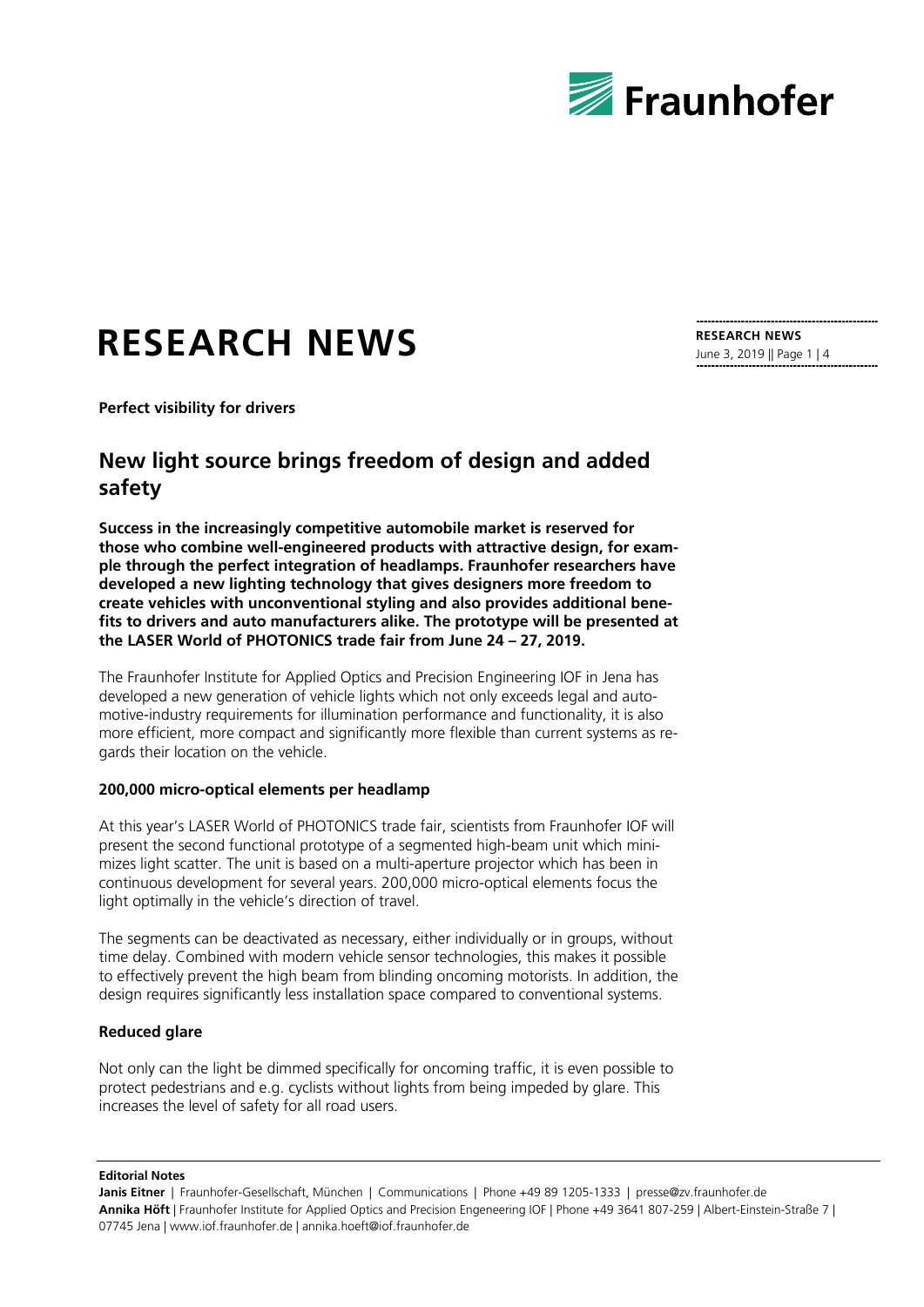

"We're developing the headlamp as part of the WISA project SSL – StructuredSpotLight **RESEARCH NEWS** – with Fraunhofer-internal funding. In-house research projects with commercial relevance enable cross-institute precompetitive research and lay the foundation for subsequent industry development projects," says Stephanie Fischer, research associate in the Micro-Optical Systems department at Fraunhofer IOF.

The project relied on a group of advisors from automotive manufacturers and component suppliers. They were thus able to provide input on the desired parameters of the high and low beam light as well as on the mechanical design requirements. Participants in the group include such renowned brand names as AUDI, HELLA, Trilux and OSRAM.

# **Function follows design**

The automotive manufacturers will profit in coming years from considerably greater creative freedom when it comes to designing headlamps. Designers are thus completely free to decide whether to install the headlamps on the outer edges of the vehicle's nose, as is usually done, or as a narrow strip across its center.

This is because the system enables a very small installation depth and provides much greater freedom in terms of dimensions and shape. "The headlamps no longer have to be rectangular: the designer can choose any other shape desired," says Stephanie Fischer. "Space requirements of larger optical units limited design possibilities in the past."

In addition, the new system increases the LED light yield. For example, when set to low beam only 35 percent of the light yield is lost, an excellent value for LED headlamps. This increase in efficiency also improves the energy balance in the vehicle and raises acceptance levels for automotive applications.

The high-beam unit consists of two modules, each containing seven individually controllable LED clusters. A total of four collimation lenses direct the light from the LED clusters onto two tandem lens arrays. These micro-optical elements handle the distribution of the light from the individual LEDs. Thousands of micro-lenses precisely guide the light to the respective illumination segments. Each segment can be switched on or off in a fraction of a second by individually controlling the total of 24 LEDs.

### **Production process developed in-house**

For the first time, rectangular polymer lenses of various dimensions were used to achieve more precise light modeling. The smallest variant measures 0.045 mm x 0.180 mm. Here Fraunhofer IOF developed its own new production method for rectangular lenses, the "High Five" grayscale lithography system. High Five is not only capable of producing extremely fine microstructures, it can also create the relatively large depth of profile (up to 100 µm) needed to optimally exploit the available luminance of the LEDs.

June 3, 2019 || Page 2 | 4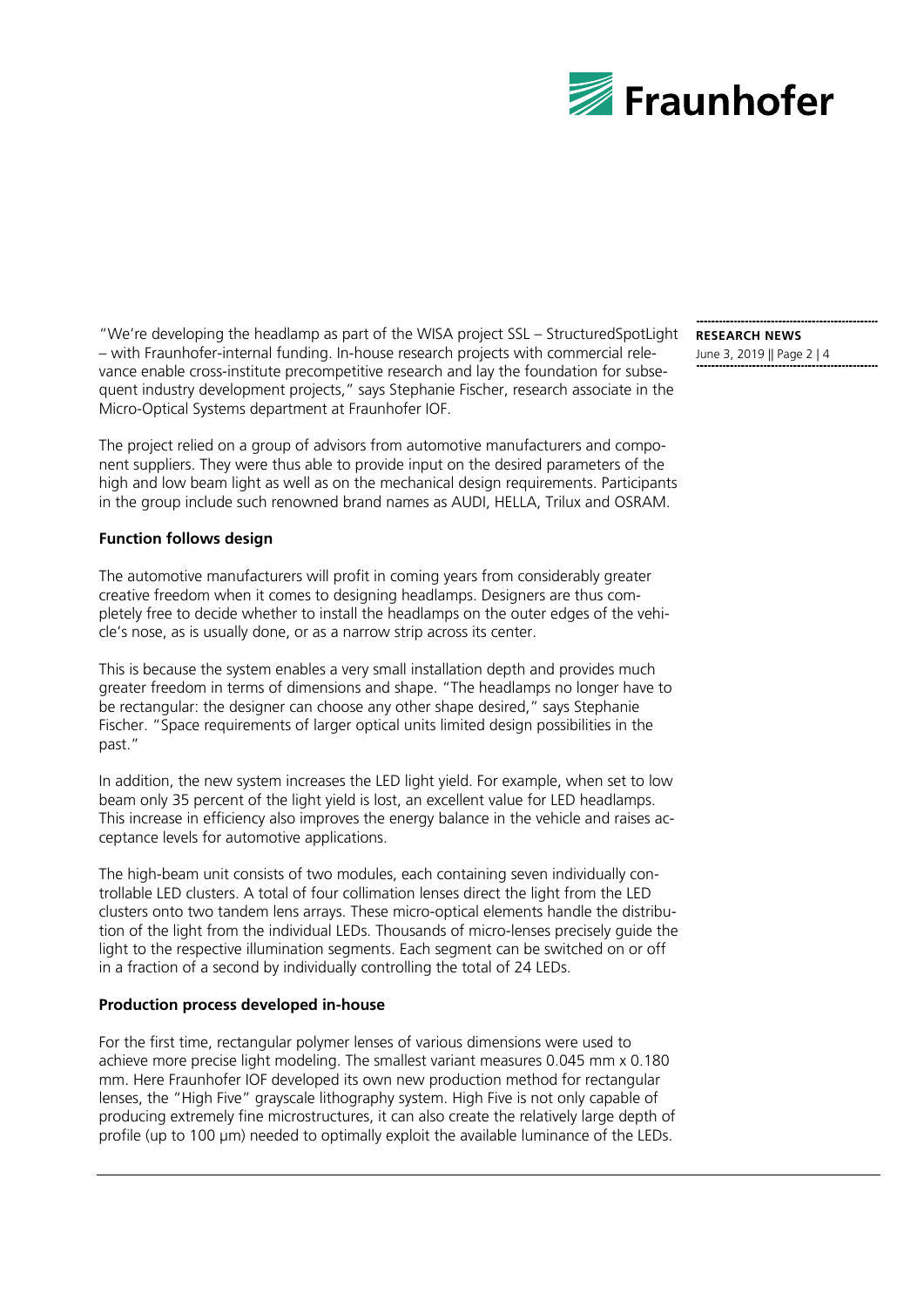

Fraunhofer IOF has now successfully realized the first prototype of a low-beam headlamp module. Once all the components have been completely developed, 8 000 microlenses will ensure optimum visibility at night and in poor weather conditions.

The researchers will present their results at the LASER World of PHOTONICS trade fair in Munich from June 24 – 27, 2019 in Hall B3, Booth 327.

# **RESEARCH NEWS** June 3, 2019 || Page 3 | 4



**Picture 1: Segmented automotive LED high-beam unit realized as a microoptical, irregular fly's eye condenser. Two identical modules assembled with 1.5° rotation to one another.**

**© Fraunhofer IOF**



**Picture 2: Segmented automotive LED high-beam unit realized as a microoptical, irregular fly's eye condenser. The deactivated segment prevents glare from blinding oncoming traffic.**

**© Fraunhofer IOF**